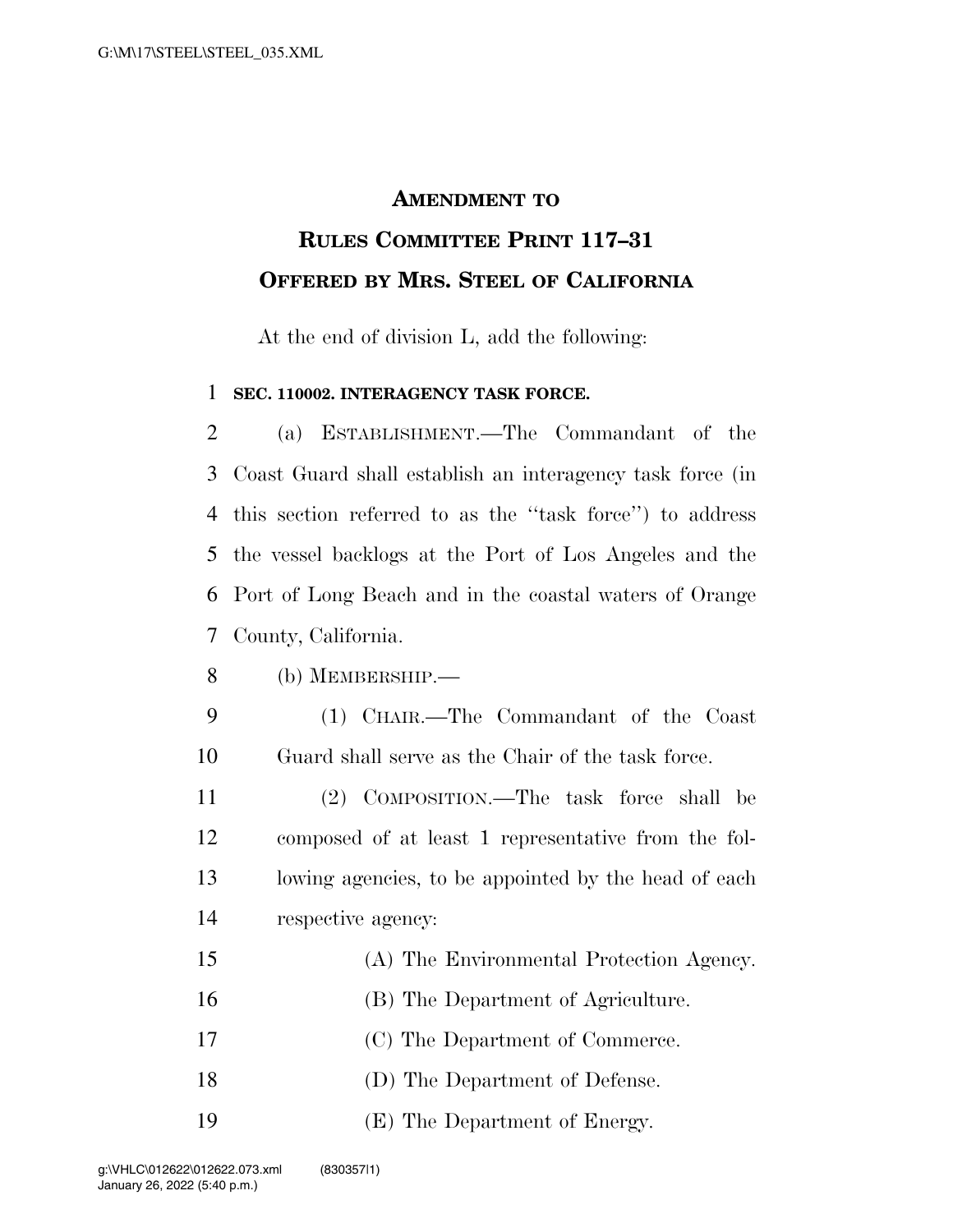| $\mathbf{1}$   | (F) The Department of Health<br>and                  |  |  |  |
|----------------|------------------------------------------------------|--|--|--|
| $\overline{2}$ | Human Services.                                      |  |  |  |
| 3              | (G) The Department of the Interior.                  |  |  |  |
| $\overline{4}$ | (H) The Department of Justice.                       |  |  |  |
| 5              | (I) The Department of Labor.                         |  |  |  |
| 6              | (J) The Department of State.                         |  |  |  |
| 7              | (K) The Department of Transportation.                |  |  |  |
| 8              | (L) The Federal Emergency Management                 |  |  |  |
| 9              | Agency.                                              |  |  |  |
| 10             | (M) The Federal Maritime Commission.                 |  |  |  |
| 11             | (N) The General Services Administration.             |  |  |  |
| 12             | (3) ADDITIONAL MEMBERS.—The Chair of the             |  |  |  |
| 13             | task force may appoint a representative from any of  |  |  |  |
| 14             | the following entities to serve on the task force:   |  |  |  |
| 15             | (A) The government of Orange County,                 |  |  |  |
| 16             | California.                                          |  |  |  |
| 17             | (B) The Port Authority of Los Angeles.               |  |  |  |
| 18             | (C) The Port Authority of Long Beach.                |  |  |  |
| 19             | (D) The State of California.                         |  |  |  |
| 20             | (c) DUTIES.—The task force shall—                    |  |  |  |
| 21             | (1) evaluate and quantify the impact of the ves-     |  |  |  |
| 22             | sel backlogs at the Port of Los Angeles and the Port |  |  |  |
| 23             | of Long Beach;                                       |  |  |  |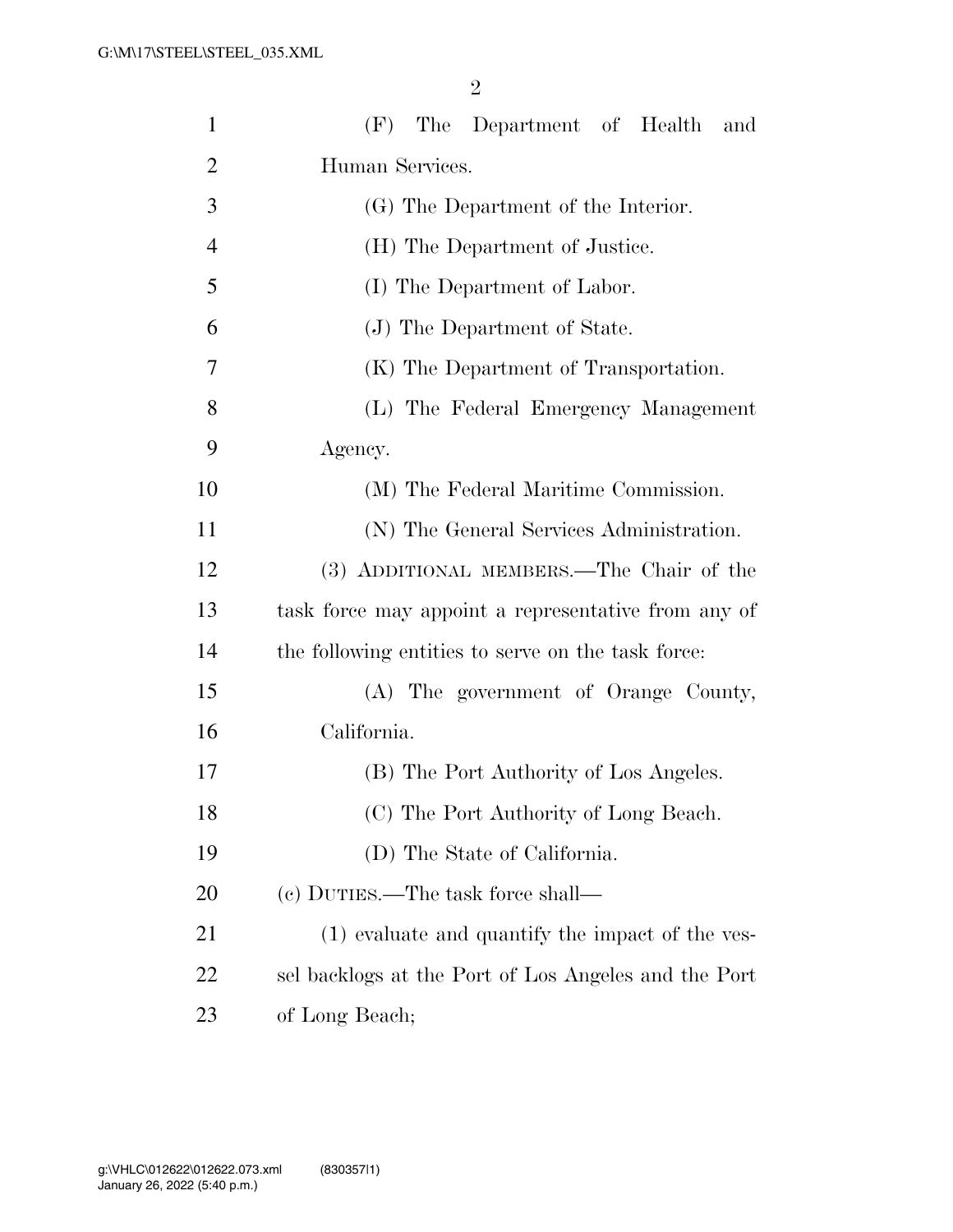| $\mathbf{1}$   | (2) evaluate and quantify the costs incurred by       |
|----------------|-------------------------------------------------------|
| $\overline{2}$ | other Federal, State, and local governments due to    |
| 3              | such vessel backlogs;                                 |
| $\overline{4}$ | (3) evaluate the responses of Federal agencies        |
| 5              | to such vessel backlogs and the extent to which ves-  |
| 6              | sels are complying with the requirements of chapter   |
| 7              | 700 of title 46, United States Code;                  |
| 8              | (4) investigate the cause of the oil spill that oc-   |
| 9              | curred in October 2021 in the coastal waters of Or-   |
| 10             | ange County, California, including the impact of,     |
| 11             | and events that led to, an oil pipeline being dragged |
| 12             | more than 100 feet in such coastal waters; and        |
| 13             | $(5)$ not later than 90 days after the date of en-    |
| 14             | actment of this Act—                                  |
| 15             | (A) develop a plan to solve the vessel back-          |
| 16             | log and oil spill crises along the coast of south-    |
| 17             | ern California, including a plan to address—          |
| 18             | (i) safety concerns with ongoing idling               |
| 19             | of waiting ships;                                     |
| 20             | (ii) the environmental impacts of wait-               |
| 21             | ing ships; and                                        |
| 22             | (iii) delays withing the ports; and                   |
| 23             | (B) submit to Congress a report containing            |
| 24             | such plan.                                            |